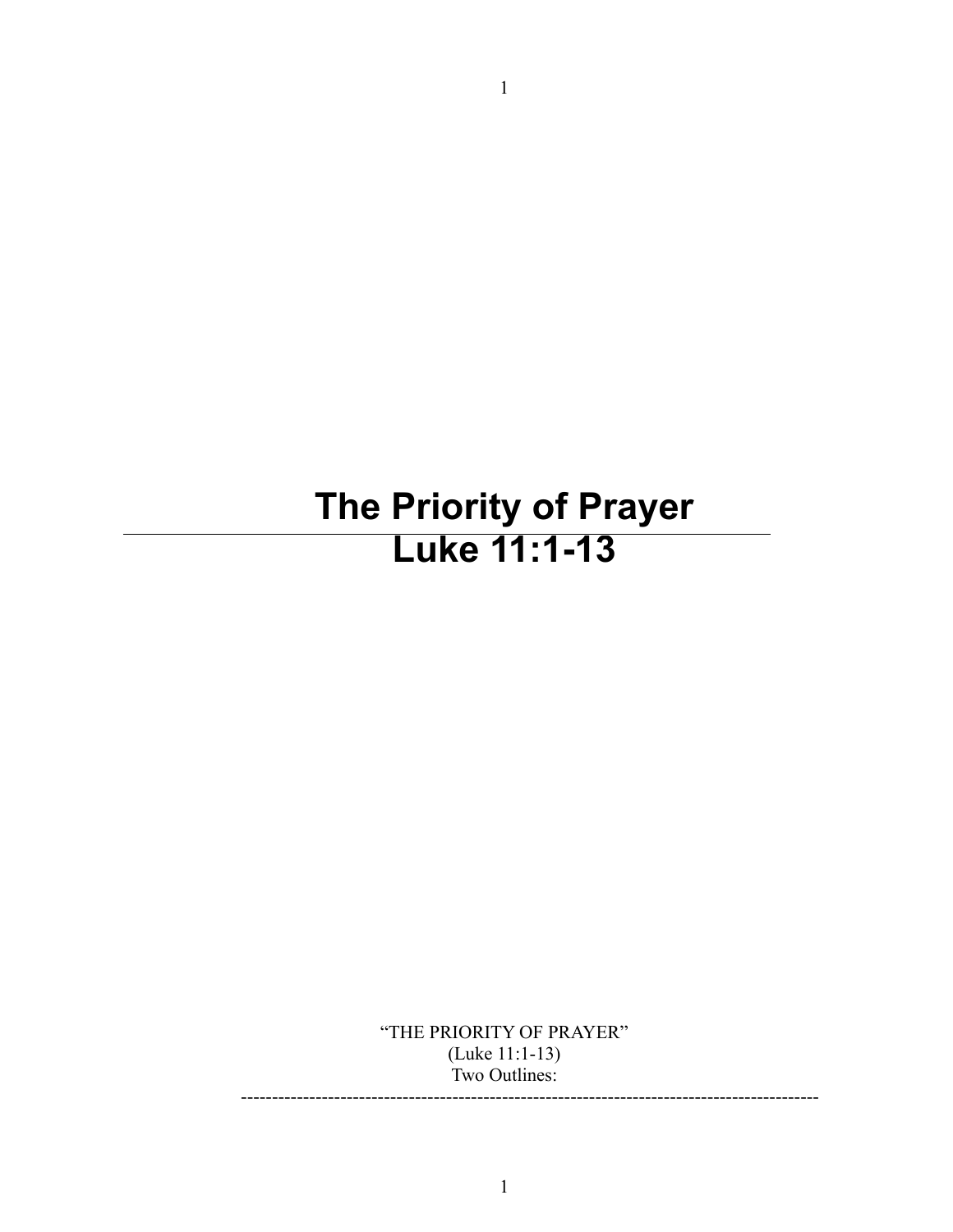- I. A MODEL for prayer, 11:1-4
	- A. Three petitions center on God and His glory, vs 2
	- B. Three petitions center on man and His needs, vss 3-4
- II. MOTIVATIONS for prayer, 11:5-13
	- A. Seen in the little parable, 5-8
	- B. Seen in some large promises, 9-13
	- I. The INFLUENCE of prayer, 11:1
		- A. Seen in the practice of Jesus
		- B. Seen in the precepts of John
	- II. Our IGNORANCE of prayer, 11:1b
		- A. They went to the right Person "Lord."
		- B. They made the right petition "teach us to pray."
	- III. His INSTRUCTIONS about prayer, vss 2-4 Note that all pronouns that refer to us in this prayer are *plural.* Jesus is "forcing" us to pray in the plural, as members of a family, as members of a fellowship of believers. We are to be "others" conscious as we pray, seeking the welfare of others and not just our own interests.
		- A. Three petitions that center on God and His glory, vs 2
		- B. Three petitions that center on man and his needs, vss 3-4
	- IV. The IMPERATIVE of prayer, vs 6b "I have *nothing* to set before him." Remember, this is a parable about *prayer.* The bottom line: "The cupboard is bare, Thru lack of prayer."
	- V. IMPORTUNITY in prayer, vs 8 "Importunity" is *shameless impudence*, the insistence that will not take "no" for an answer.
	- VI. The IMPROVEMENT of prayer, VS 8c. "He will rise up and give him *as many as he needs."*
	- VII. The IMPACT OF PRAYER, VSS 9-13.
		- A. God will never give you in answer to your prayers anything that is *worthless* (from *His* point of view) to His purpose for you – "a  *stone* is *worthless* when you need food (something worthwhile).
		- B. God will never give you in answer to your prayers anything that is *dangerous* (from *His* point of view) to His purpose for you – "a  *serpent* and a *scorpion* are both positively *dangerous*
		- C. God has invested the Holy Spirit into each of His children (since the Day of Pentecost), and now no Christian has to "ask" (vs 13) for the Holy Spirit. Cf. Matt 7:7 & Luke 11:13, and note the crucial but very slight change in the two verses. Now, the H. S. *translate*s into all "good things" (cf Gala 5:22-23). So the H.S. is God's "negotiable Person" invested in us. He translates into any "spiritual blessing" (Eph 1:3) we truly need. If the Holy Spirit will not translate into the "commodity," we DON'T NEED IT… even if we think we do! This is not a carte blanche for anything we want…unless our "wants" are refined to agree with Him.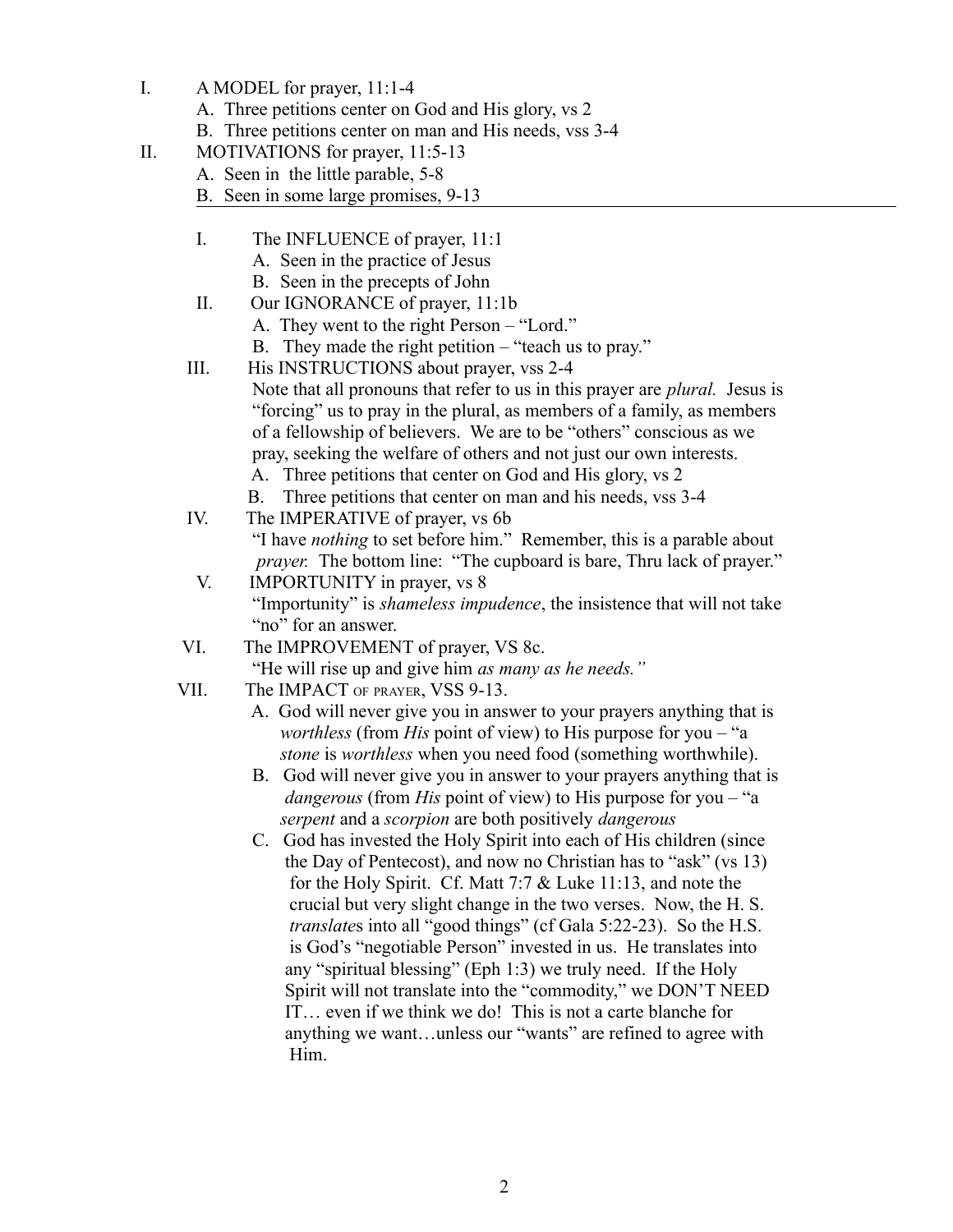## **"Greatest Passage on Prayer in the Bible"**

Luke 11

#### **Outline:**

1-13 (1-4) Jesus gives us a model for our prayer

#### 1**. Model**

A. 3- God and His Glory

B. 3- Man and His Needs

(Many reasons our prayers are unanswered) 6 petitions in the prayer in 2 parts

### 2. **Motivation for prayer (5-13)**

A. Pictured in a Parable (5-8) Away from ourselves to a world that is in need B. A set of promises expressed in 9-13

### **Secondary Outline:**

- 1. Vs 1- We see the **influence** of a praying person and we see the natural ignorance about prayer. "I find myself very uncomfortable with that statement." We doubt God.
- 2. Vs 2-4 Jesus- His response, gives **instruction** of prayer
- 3. Vs 6- **Imperative** of prayer do not have proper resources with God to pray
- 4. Vs 8- **Improvement** of our resources that prayer brings, He gives us whatever we need
- 5. Vs 9-12- **Impact** of prayer
- 6. Vs 13- God's unlimited **intent** of prayer

# **Some of the lessons:**

- **1. Influences of prayer:** seen in the performance of 2 things, precepts that are taught by both. Jesus was praying. The model that Jesus practiced in praying that caused them to ask questions about prayer. The greatest argument for prayer is to see Jesus on His knees praying. If Jesus in humility prayed then in our deficiency we should pray. So, Jesus answered their request.
- A. They went to the right person
- B. They made the right petition
- C. They followed the right pattern

Influence seen in two things, the praying and the teaching of Jesus

 **2. Instruction-** Vs 2-4 He said, "When" not "if". It is taken for granted that a born again person prays. The Holy Spirit was your doctor at birth and did to you what a doctor does at your physical birth. Takes it by the feet from the Mother's body, then holds the baby and strikes it on the back side and says "breath without ceasing." A baby for 9 months is in a controlled environment without taking a breath and now in a world where it cannot survive without it. The doctor does something to make it take a breath. "If you slow down you will be sick, if you stop you'll die. Christian and prayer: Once you are born a nature process, it begins with our involuntary crises – it is natural to pray. "When" not "if." "When you pray "say" should we repeat this prayer exactly? Yes/No. Repeat it enough to get all the nature concepts but not where we make it artificial. Every pronoun that refers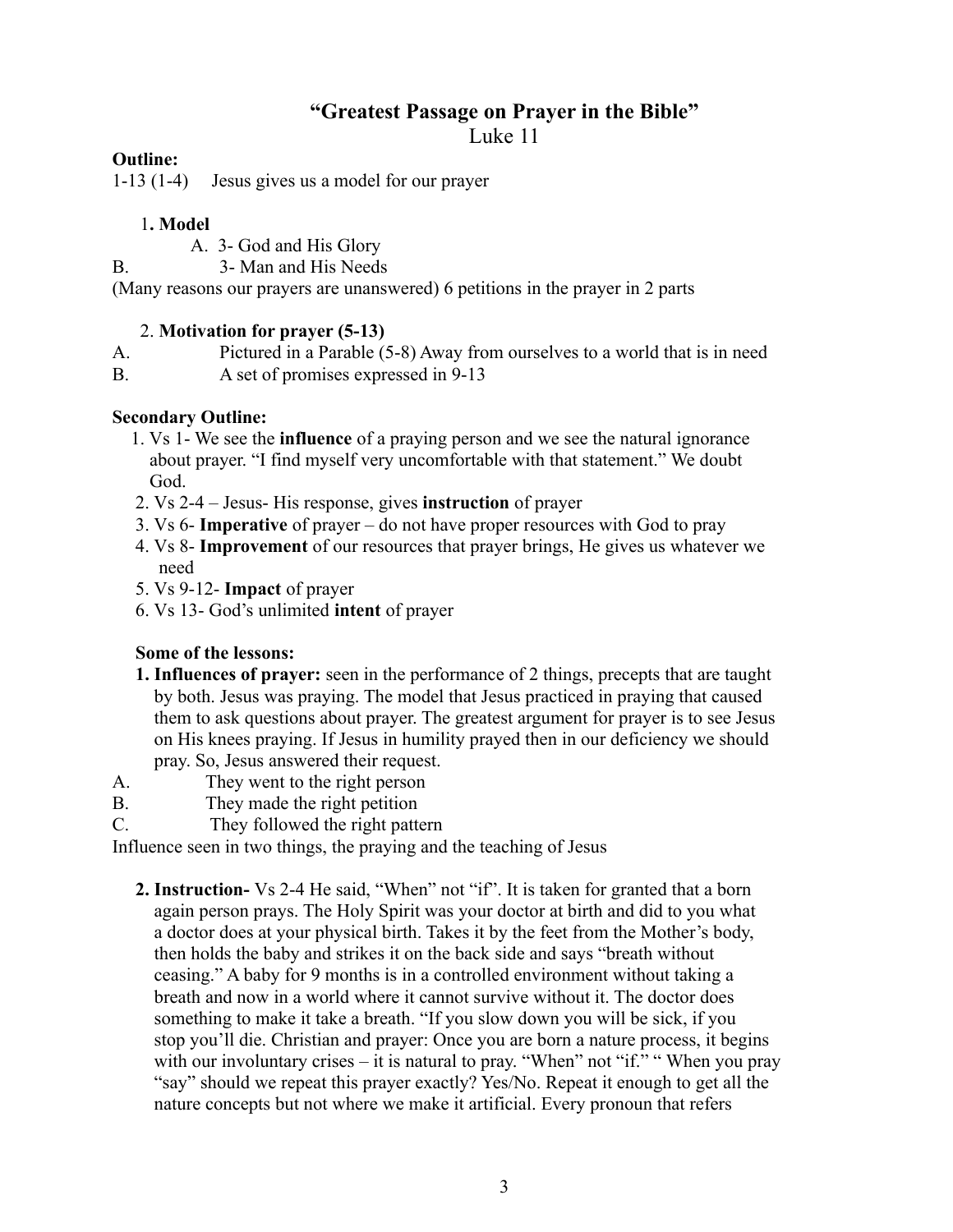to "us" is a plural pronoun. Not "my" but "our", not "my daily bread" but " our daily bread" and on and on. Any sin a Christian commits sins against the entire body. Just like a finger is attached and cannot do anything independent of the body. The appeal of forgiveness is for the entire body. There is no singular pronoun in the model prayer. What is Jesus doing? He is forcing us to think in a family relationship with equal concern for other members of the body as we have for ourselves. To think and pray in plural: Cannot make a prayer selfish. The reason our prayers are not answered is we insist in turning the pronoun of "I" and "me." He will not answer that prayer!

Vs 2- **"Our"** – members of a fellowship **"Father"-** members of a family – intimacy with us **"in heaven"** – pushes His far away

Perfect instructions on how to pray. A perfect balance for his intimacy involvement with you and the respect of His authority over our lives. Confident but not comfortable.

"Hallowed be Thy name, thy Kingdom come…" There is a comma. When the English Bible was made the English parliament argued over a week about this comma. "take the comma out" "…thy will be done." The best way to live the Christian life is look into heaven, what is going on there and ask God to reproduce it here on Earth. Fellowship- look into heaven. (III: outpost, colony of heaven on earth –Phil. 3)

Vs 11- **Family bases for prayer- Son, Father relationship,** vs 13. Heavenly Father to children. Jesus gives 2 tiny but extremely powerful illustrations. With the emphasis on family relationships, puts into human terms. Son (Child of God), Father (Heavenly Father-God), asked for Bread (necessary, beneficial, valuable) but gives a stone? You could suck on a stone all day long and get no value from it. The son needs something worthwhile but gets something worthless. God will never give any of His children an answer to prayer anything that is "worthless", we think they are of value, but not in God's eyes – He will never answer these prayers. Next, fish, egg (snake, scorpion) major emphasis. Boy needs food, not give a stone (worthless) still hungry – boy still asks for food but the father offers a snake and a scorpion. What is he saying? They are positively dangerous. So now Jesus says not only will God give you something worthwhile, but also many things people pray for would be dangerous for the lives to His children. Closes with this "ye" major emphasis – "evil" is major emphasis. You are evil, you still know how to give (good) gifts (major emphasis) to your children. 2 Greek words for "good" – (good in appearance-Beautiful) but not here! Not an ornament out of you but an instrument of you. Inherently good for a purpose. Gifts that have a given purpose of the giving of it.

Matt7: 11 "If you being evil..." Evil – "good gifts", God "Good things"????

The Holy Spirit is a translatable person. When God plants the Holy Spirit inside of you- He puts into the person with the ability to know "good things." The Holy Spirit can be negotiated into any true need you have. You are wasting your breath when you are asking for "fruit of the Spirit." Peace, joy, etc. Negotiate that into you – the Holy Spirit lives in you! Our text: The Holy Spirit = "good thing" = Holy Spirit. All good things are ultimately in the person of the Holy Spirit. How polite have you been to the Holy Spirit? Is there an exchange? Bottom line in prayer is that the Holy Spirit interceded in us for us.

#### III. Vs 9-10, **3 verbs to describe prayer- Ask, Seek, and Knock**

3 different levels of prayer referred to: simple, more difficult, and very difficult, more effort with each level: